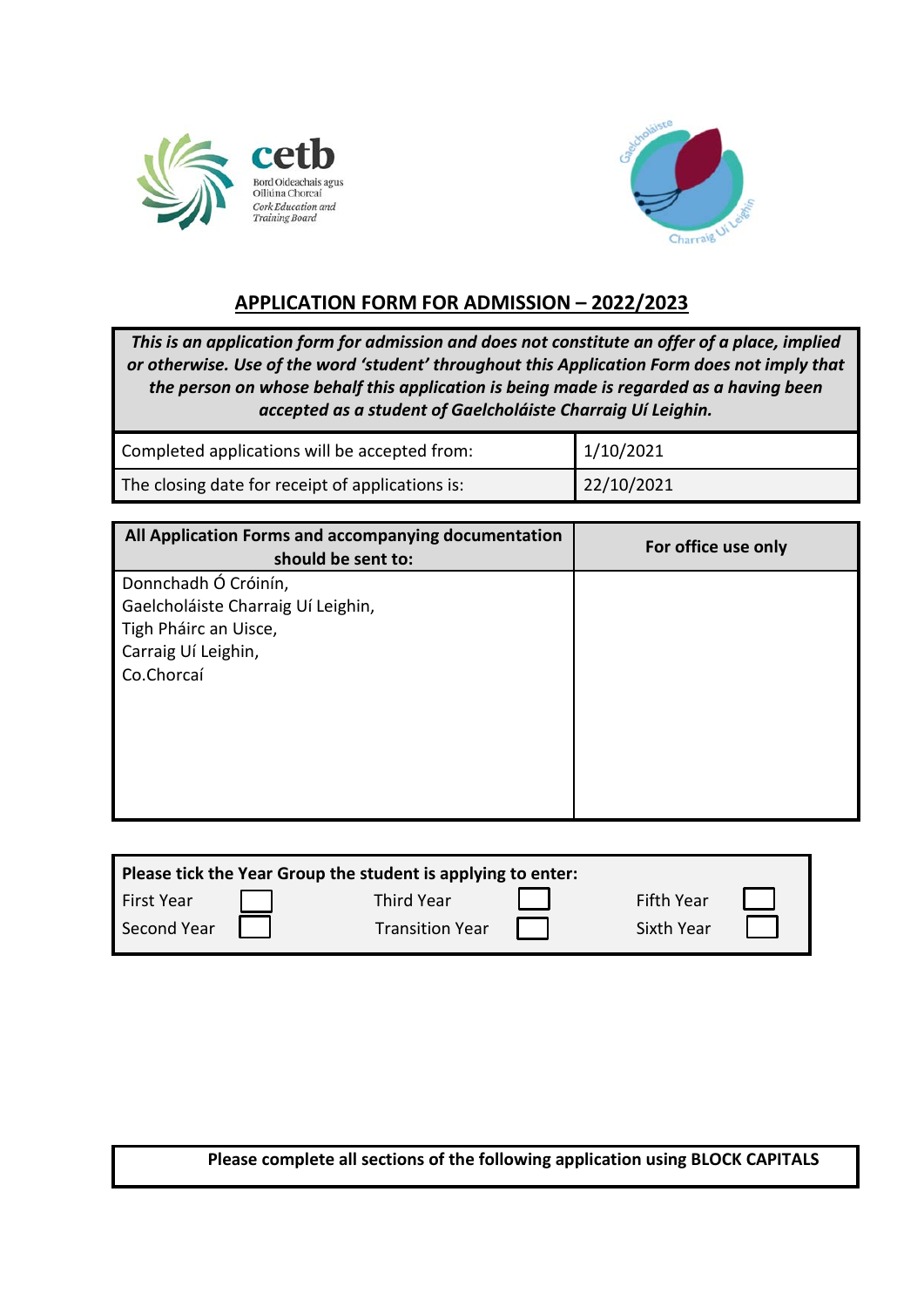| <b>SECTION 1 - PROSPECTIVE STUDENT DETAILS</b> |                                                                      |  |  |  |  |  |
|------------------------------------------------|----------------------------------------------------------------------|--|--|--|--|--|
|                                                | Details of the young person for whom this application is being made. |  |  |  |  |  |
| <b>First Name:</b>                             |                                                                      |  |  |  |  |  |
| <b>Middle</b>                                  |                                                                      |  |  |  |  |  |
| Name:                                          |                                                                      |  |  |  |  |  |
| Surname:                                       |                                                                      |  |  |  |  |  |
| <b>Student</b><br><b>Address:</b>              |                                                                      |  |  |  |  |  |
| Eircode:                                       |                                                                      |  |  |  |  |  |
| PPSN:                                          |                                                                      |  |  |  |  |  |

### **SECTION 2 – DETAILS OF PARENT/GUARDIAN**

*This section is NOT required to be completed where the student is over 18, unless s/he wishes the school to communicate with his/her parent/guardian about this application instead of directly with the student. The information is sought for the purposes of making contact about this application. If more than one name is given but the address is the same, only one letter will issue and will be addressed to both individuals.*

|                                                           | Parent / Guardian 1 | <b>Parent / Guardian 2</b> |
|-----------------------------------------------------------|---------------------|----------------------------|
| Prefix: ( <i>e.g.</i><br>Mr. / Ms. /<br>Ms. <i>etc</i> .) |                     |                            |
| <b>First Name:</b>                                        |                     |                            |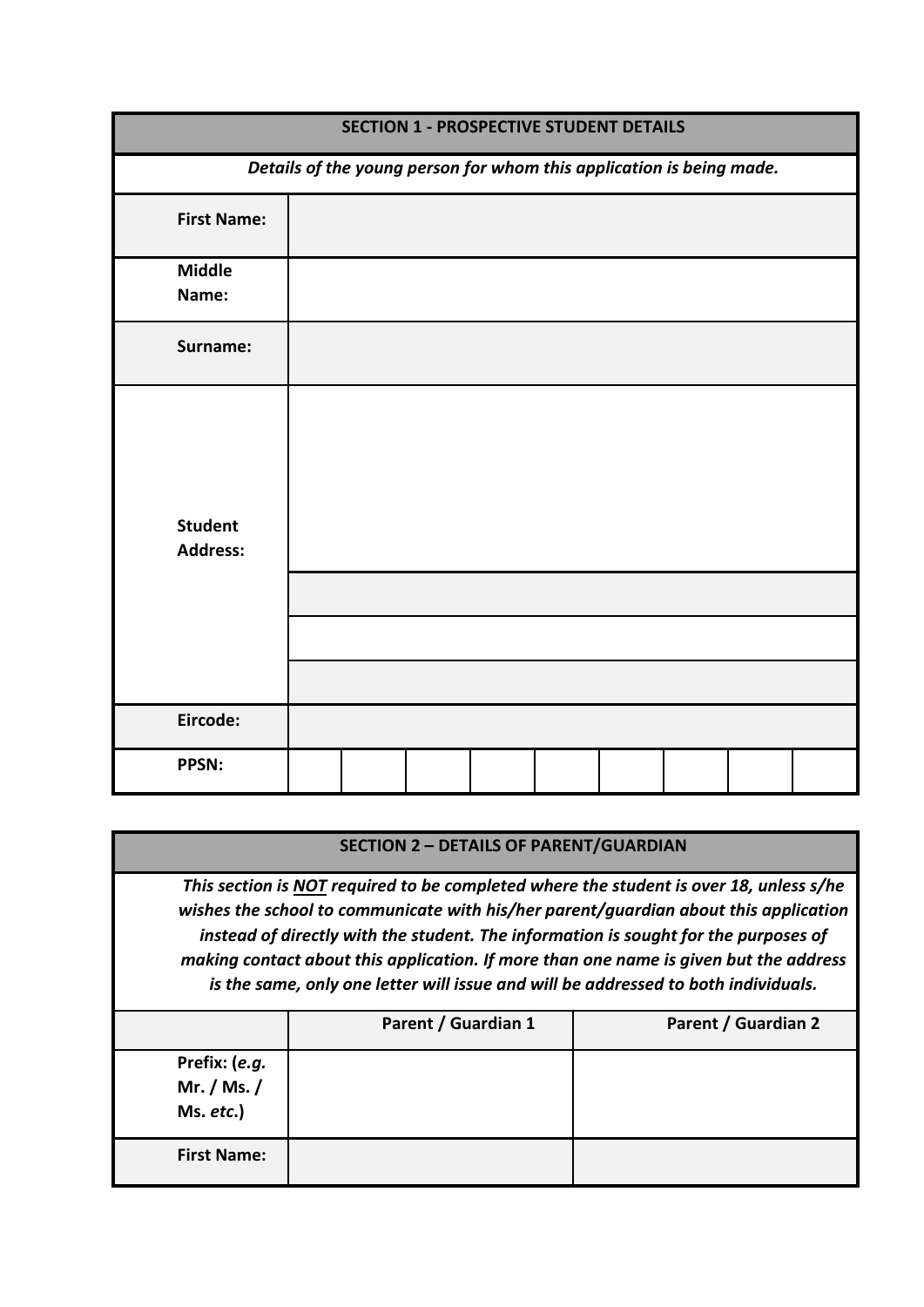| Surname:                    |  |
|-----------------------------|--|
|                             |  |
|                             |  |
| <b>Address:</b>             |  |
|                             |  |
|                             |  |
| Eircode:                    |  |
| <b>Telephone</b><br>no.     |  |
| Email<br>address:           |  |
| Relationship<br>to student: |  |

## **SECTION 3 – STUDENT CODE OF BEHAVIOUR**

**Please confirm that the Student Code of Behaviour is acceptable to you as a parent/guardian and that you shall make all reasonable efforts to ensure compliance of same by the student if s/he secures a place in the school. Please note that the Code of Behaviour can be found at [www.gaelcholaistecul.ie/policies](http://www.gaelcholaistecul.ie/policies) or from the school office.**

**I \_\_\_\_\_\_\_\_\_\_\_\_\_\_\_\_\_\_\_\_\_\_\_\_\_\_\_\_\_\_\_\_\_\_\_\_\_\_\_ confirm that the Code of Behaviour for the** 

**school is acceptable to me as the student's parent/guardian and I shall make all reasonable** 

**efforts to ensure compliance by the student if s/he secures a place in the school.**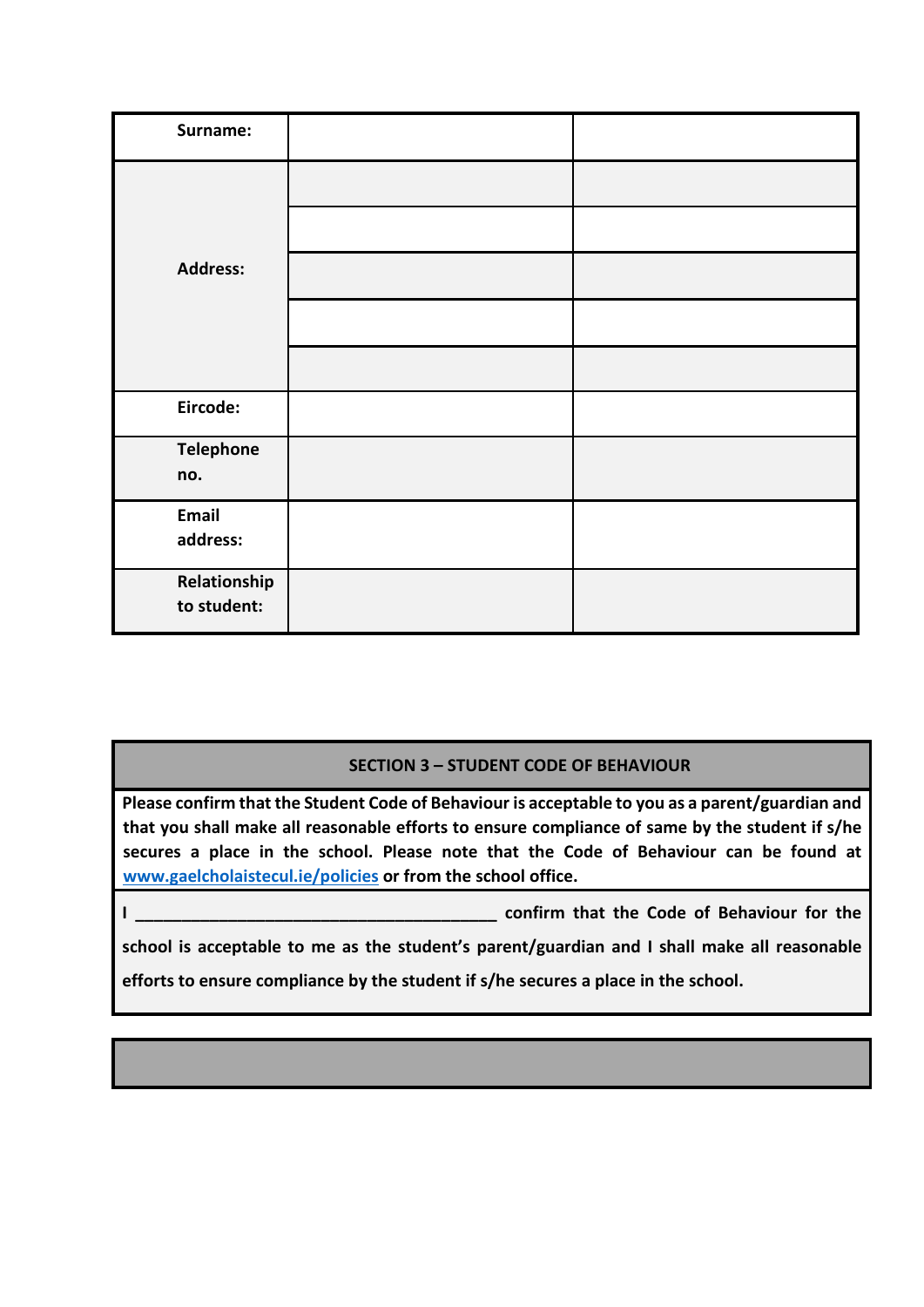## **SECTION 4 – SELECTION CRITERIA FOR ADMISSION IN THE EVENT OF OVERSUBSCRIPTION**

*This information will assist in determining whether the student meets the admission requirements in accordance with the order of priority as set out in the applicable section of Part B of the Admission Policy for Gaelcholáiste Charraig Uí Leighin.*

|              | A. If the student currently has any siblings in this school, please indicate their names and<br>current year of study. |
|--------------|------------------------------------------------------------------------------------------------------------------------|
| (i)<br>Name: |                                                                                                                        |
| Year:        |                                                                                                                        |
| (ii) Name:   |                                                                                                                        |
| Year:        |                                                                                                                        |
| (iii) Name:  |                                                                                                                        |
| Year:        |                                                                                                                        |
| (iv) Name:   |                                                                                                                        |
| Year:        |                                                                                                                        |

|               | B. If the student has previously had any siblings in this school, please indicate their names<br>and years of attendance. |
|---------------|---------------------------------------------------------------------------------------------------------------------------|
| Name:<br>(i)  |                                                                                                                           |
| Year(s):      |                                                                                                                           |
| (ii)<br>Name: |                                                                                                                           |
| Year(s):      |                                                                                                                           |

|                     | C. Please provide details of the primary school attended by the student. |
|---------------------|--------------------------------------------------------------------------|
| <b>School name:</b> |                                                                          |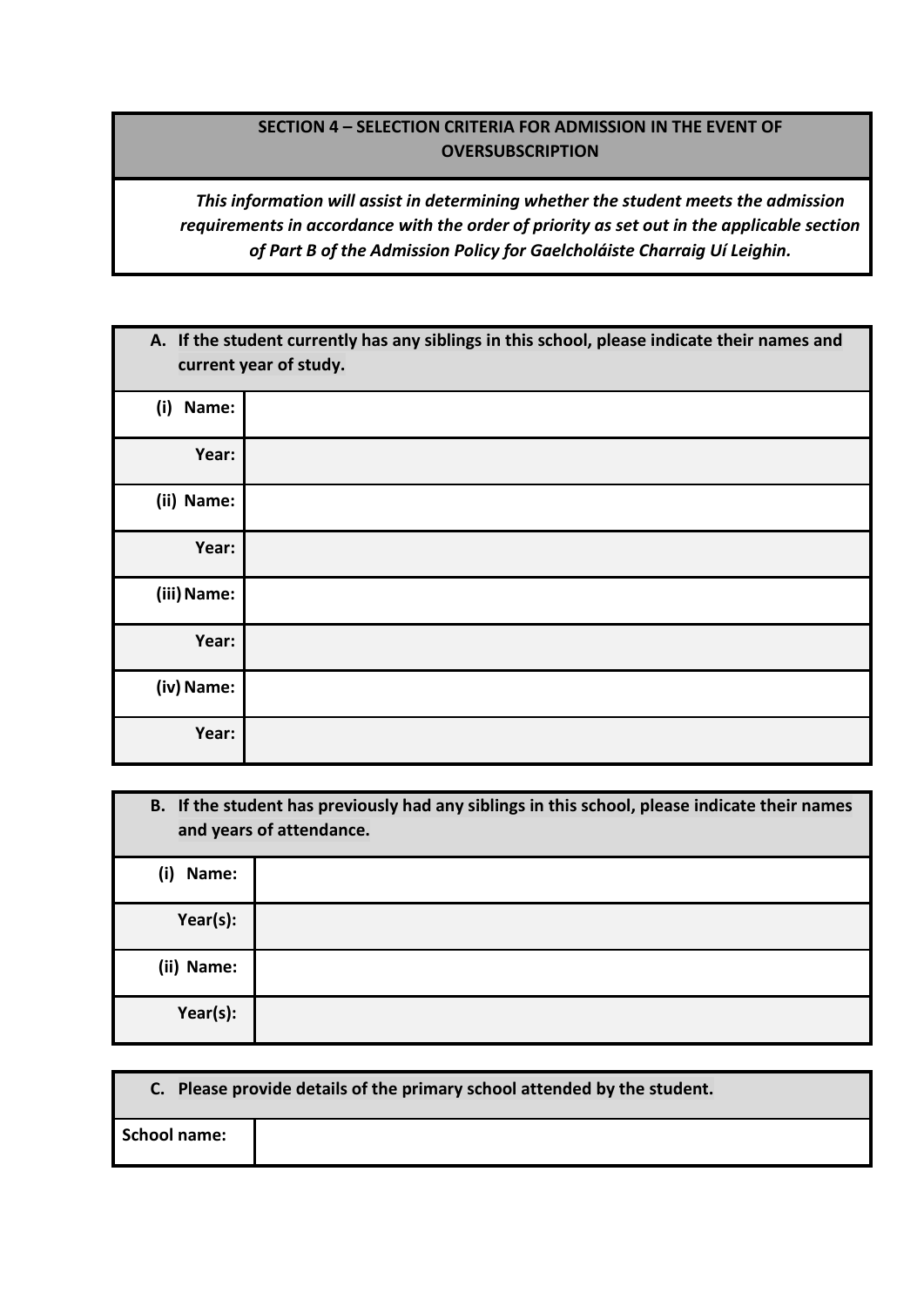| <b>School address:</b> |  |
|------------------------|--|
|                        |  |

**A. Please provide information below as an indication of the student's level of fluency as a normal means of communication. Please indicate all that apply:** 

| Is Irish regularly spoken at home:                                                                                                                           | <b>Yes</b> | × | No. | <b>x</b>       |
|--------------------------------------------------------------------------------------------------------------------------------------------------------------|------------|---|-----|----------------|
| Is s/he resident in a Gaeltacht area:                                                                                                                        | <b>Yes</b> | x | Νo  | $\pmb{\times}$ |
| Any other factor that you feel may<br>be relevant to demonstrate fluency<br>and how same would regress if the<br>student were not admitted to the<br>school: |            |   |     |                |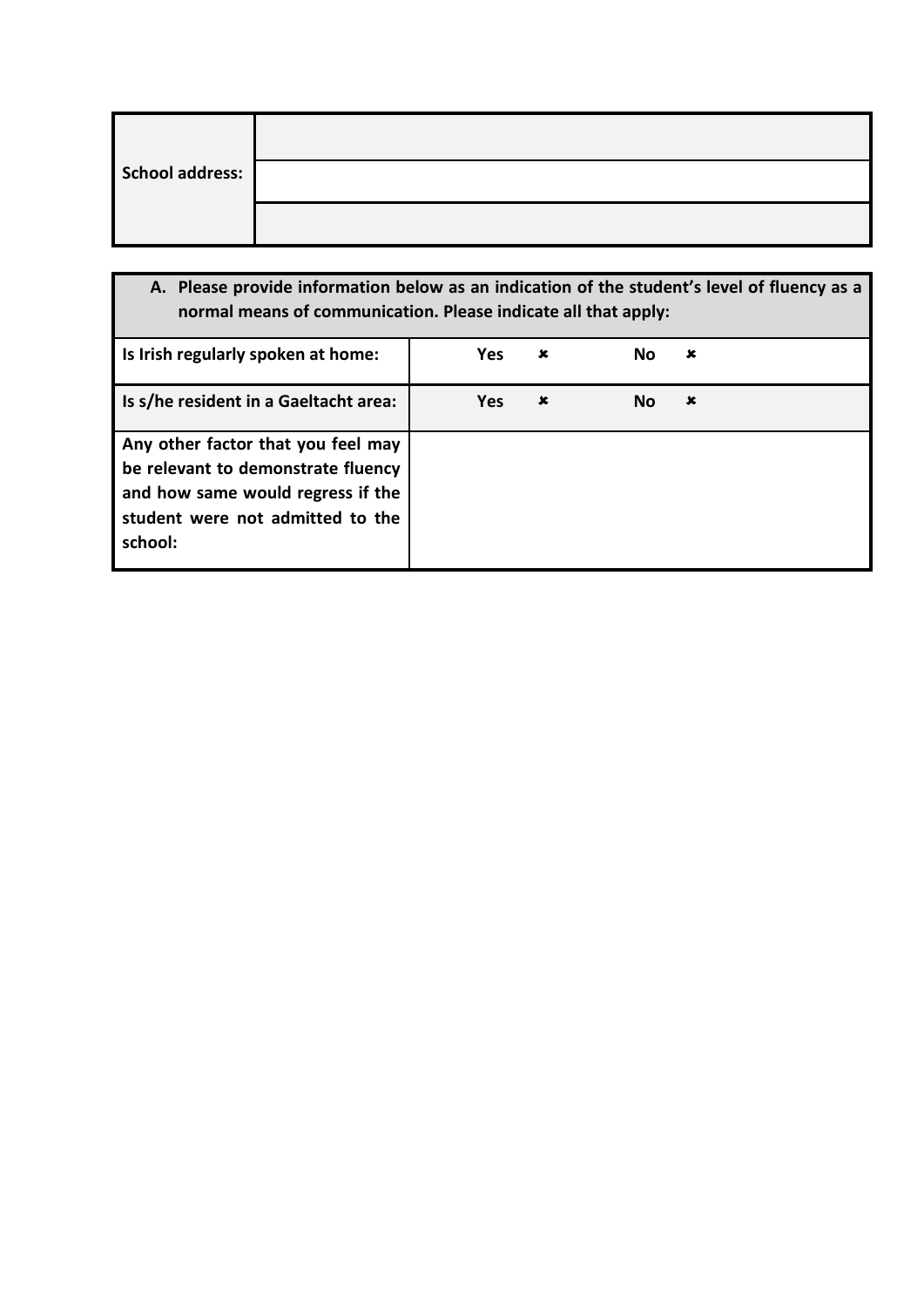#### **IMPORTANT INFORMATION:**

- All of the information that you provide in this application form is taken in good faith. If it **is found that any of the information is incorrect, misleading or incomplete, the application may be rendered invalid.**
- **Please understand that it your responsibility to inform the school of any change in contact information or circumstances relating to this application.**
- **For information regarding how your data is processed by the school and Cork ETB, please see overleaf.**
- **Please sign below to demonstrate that you have read and understood this information.**

*NOTE: Should the student receive a place in Gaelcholáiste Charraig Uí Leighin], there is no guarantee that the student will be assigned his/her selected subject choice due to resource issues and/or restrictions on the numbers of students per class.*

| (Date)                 |  |
|------------------------|--|
| (Date)                 |  |
| (Date)                 |  |
| <b>OFFICE USE ONLY</b> |  |
|                        |  |
|                        |  |
|                        |  |
|                        |  |
|                        |  |

**DATA PROTECTION**